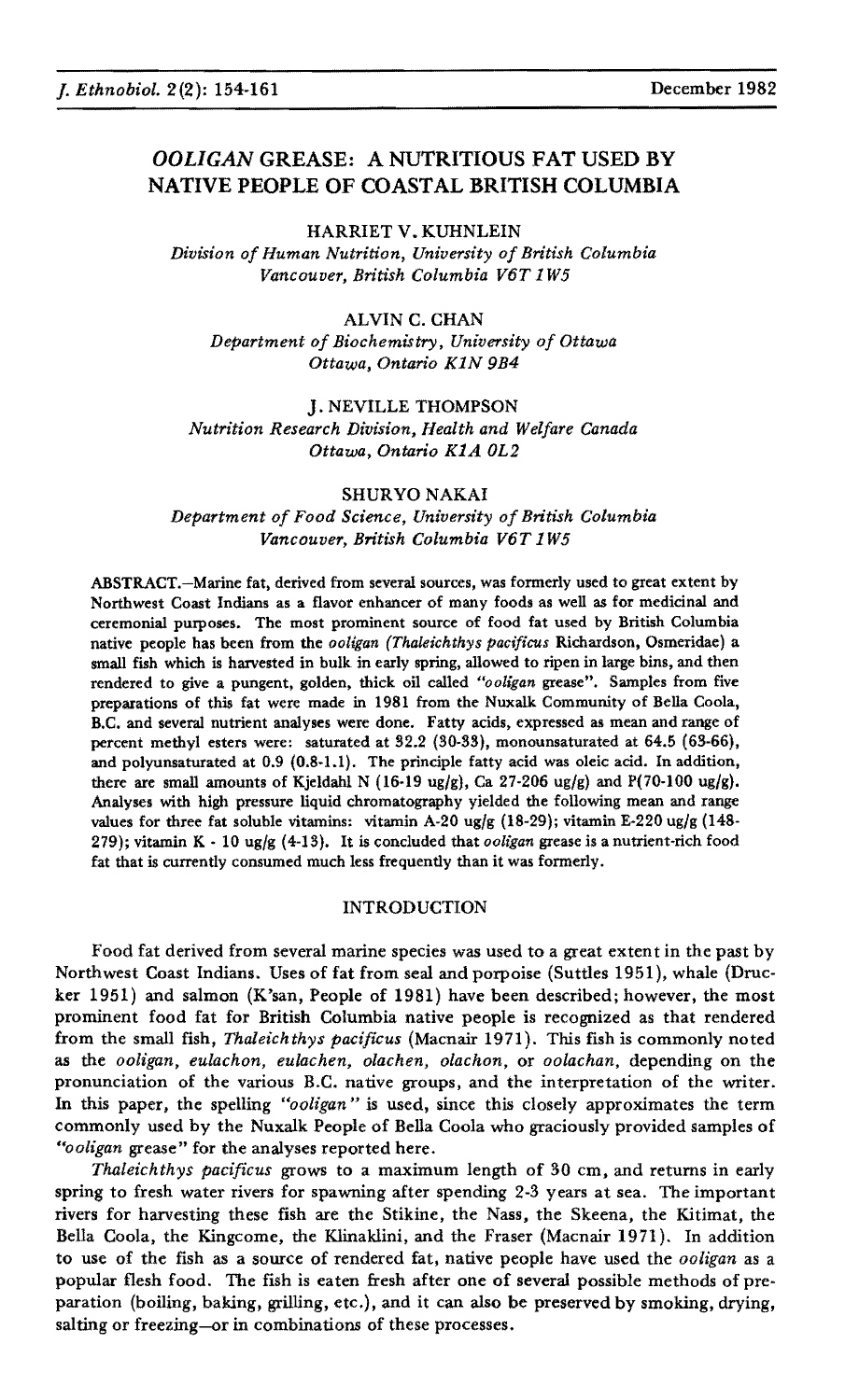155 KUHNLEIN ET AL. Vol. 2, No.2

The fat rendered from *T. pacificus* is commonly called "grease". It is widely used as a condiment with many foods, such as dried fish, potatoes, native root foods and vegetables (McIlwraith 1948; Kuhnlein et al. 1982; Niblack 1970; Rohner 1967; Turner 1975). It is also used as an ingredient in the preparation of bread, stews or salads (Hawthorne et al. 1960; Edwards 1978). In addition, *ooligan* grease was formerly used extensively as a preservative in that cakes of dried berries were submerged in boxes containing the fat, thus protecting the fruit from oxidation and pests.

As well as being a prominent traditional food, *ooligan* grease is used as a native medicine for skin rashes or for the treatment of various internal ailments (McGregor 1981; Garfield and Wingate 1966; Edwards 1978). It was also used as an all-purpose lubricant for wood and leather items (Edwards 1978).

The cultural significance of *ooligan* grease cannot be underestimated, as it was (and continues to be) a prominent food and gift during feasts and potlatch ceremonies. Early ethnographers among the Nuxalk and Kwakiutl people noted that it was a sign of poverty for a family to be without *ooligan* grease (McIlwraith 1948; Curtis 1915).

There is documentation for preparation and use of *ooligan* grease by the Tlingit (Oberg 1973), Tsimshian (Stewart 1975; Boas 1916; Garfield and Wingate 1966) Kwakiut! (Macnair 1971; Curtis 1915; Rohner 1967), Kitimat Haisla (Hawthorne et al. 1960), Gitksan (K'san, People of 1981) and Coast Salish (Barnett 1955). This list is not a complete one, since many native groups obtained *ooligan* grease by travelling to the rivers to help residents with fish harvest and preparation, or by trade.

The process of preparing the rendered fat, and the consequent flavor of the final product, differ among the groups of native people. Usually, the fish are "ripened" in bulk to develop the flavor and to permit decomposition of the carcas for easier release of the fat during cooking. The exact changes in the fish carcass due to microbial action are not known. Ethnographic accounts describe cooking the fish in water heated with hot rocks or over an open fire using a bin with a metal bottom. In addition to procedural variations among native groups, there are preferences and opinions of families on how to make the best *Doligan* grease.

# PREPARATION OF *OOLIGAN* GREASE BY THE NUXALK PEOPLE

The people of the Nuxalk community in Bella Coola, British Columbia, prepare *ooligan* grease from fish entering the Bella Coola River in early spring. The time of arrival of the *ooligans* ultimately depends on weather conditions, but usually the first fish appear in late March. In early April, when the seagulls hover over the river which is "black with *ooligans,* " the fish are seine-netted into boats and hauled in buckets onto shore and packed into bins built on the river bank. The size of the fish bins, called "stink boxes" by the Nuxalk people, varies. An average-sized box will hold 6300 kg of *ooligans,* and is constructed from cedar planks to be 2-3 m square and 1.5 m high. The floor of the bin is customarily lined with cedar *(Thuja plicata Donn)* boughs to permit adequate drainage. When full, the box is covered, and the contents left to ripen. Depending on the weather, this process will take from 4-14 days. Each family has their own way of telling when the ripening is complete-either by smell, or by feeling the texture of the decomposing fish.

Some Nuxalk people preferred, in the past, to use only the fattier, female fish for the grease-making process. Today it is the custom to use the entire catch. Usually, it is the men who net the fish, and haul the catch into bins. At the time of cooking the grease, the whole family spends the day, or the weekend, at the riverbank, with women supervising the cooking process.

If the fish are properly ripened, a 6300 kg bin will yield around 380 I of prepared grease. The ripened fish are placed into boiling water contained in a cooking box with a metal bottom that is placed on supports over an open fire. The contents are slowly simmered to extract the fish oil. It is essential to cook slowly, to prevent boiling and froth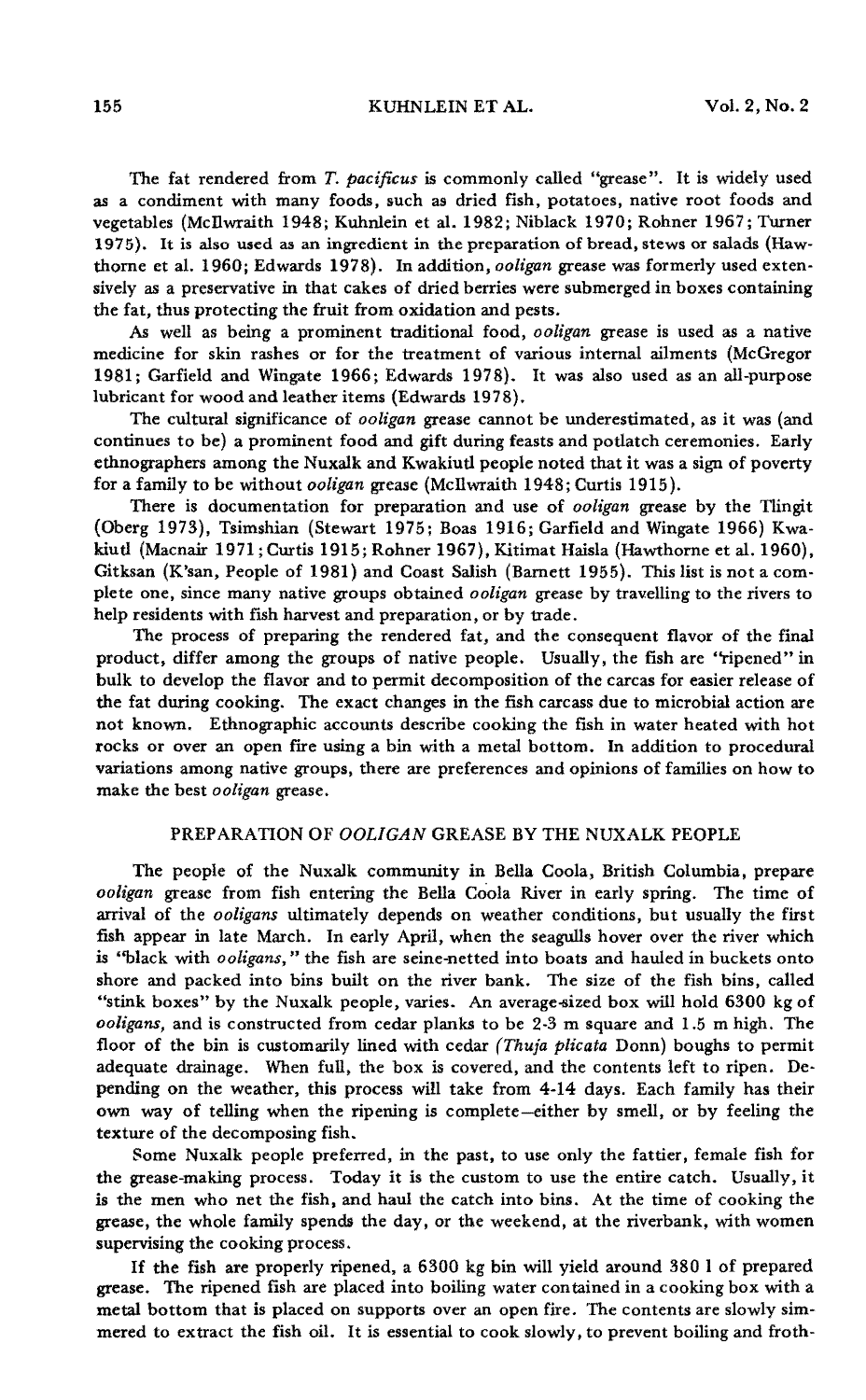ing, so that the oil from the fish will <'melt away" and rise to the surface of the water layer. When cooking is complete more water is carefully added to the bin to make a distinct water/oil interface. The oil is then scooped off into metal pots and the fish residue is either released to the river via a trough from the cooking box, or taken for garden fertilizer.

The oil is then reheated to the frothing point to skim off any particulates. This is accomplished by some families with the addition of red-hot stones to the metal pot. The families who use this method say they do it to get the <'hot rock flavor" they like so much. Others reheat the grease slowly on a portable kerosene stove to complete the skimming process. Still others will reheat it two or three times on a portable stove to ensure that the grease is "safe" and will not get "strong tasting" during storage.

When the final cooking is finished, the resulting fat is a golden, pungent, thick oil which is poured into gallon jugs and is usually stored in a cool part of the home. A few families also store grease in a freezer. Everyone maintains that grease which is properly cooked and bottled will keep for several years at room temperature. Those who store it frozen say they do so to keep the flavor from getting "strong."

An interview study of Nuxalk families (Kuhnlein 1981), revealed that slightly more than 50% of families still use *ooligan* grease to some degree. The quantity used per family varied from 7 to 38 I of grease per year. Although there were five fermenting bins yielding upwards of 2000 I of grease for the village in 1981, this was distributed within the community of about 600 people. Nuxalk elders still use *ooligan* grease as a medicine, and it still has a prominent role in cultural activities. The following foods have been observed (by author HK) to be eaten with *ooligan* grease in the Nuxalk community: dried fish, smoked and cooked fish, potato, herring roe, salmon roe, seaweed *(Porphyra perforata* Agardh.), bannock, and homemade bread. Spring greens eaten with *ooligan* grease include the shoots of salmonberry *(Rubus spectabilis* Pursh), thimbleberry *(Rubus parviflorus* Nutt.) and cow parsnip *(Heracleum lanatum* Michx).

Today, marketed fats such as lard, hydrogenated fat, com oil and margarine are commonly used by native people, and these have replaced the use of *ooligan* grease as a regular meal-time food. An essential step in the documentation of nutritional consequences of this adaptation is the identification of the nutrient components of *ooligan* grease. Although *ooligan* grease has always been considered as a generally healthful food by native people, no reports of its nutrient composition have yet appeared in the scientific literaure.

#### METHODS

Samples of *ooligan* grease were taken in 1981 from five different preparations made in the Nuxalk community of Bella Coola, British Columbia. The samples were poured from the family container into acid-washed 200 ml teflon bottles which were then frozen and stored at -15<sup>o</sup> C until later analysis. Analyses were completed for proximate composition, minerals, fatty acids, and vitamins A, E and K.

Proximate composition was assessed with standard techniques. Moisture was determined in quadruplicate by drying at  $70^{\circ}$ C overnight and then to constant weight at 60°C in a vacuum oven. Ash determinations were made on the dried samples at  $550^{\circ}$  C in a muffle furnace. Total lipids were determined with method 16.052 of the A.O.A.C. Methods Manual (1970). Total Kjeldahl nitrogen was determined with standard procedures (McQuaker 1976).

Mineral elements were assessed with a nitric-perchloric acid digest of the sample on an inductively coupled plasma-atomic emission spectrometer (McQuaker et al. 1979a, 1979b). Determinations were made for Al, As, Ba, Ca, Cd, Co, Cr, Cu, Fe, Mg, Mn, Mo, Ni, P, Ph, Sb, Sr, Ti, V and Zn.

Fatty acids were determined as percent methyl esters using standard gas chromatograph procedures after the samples were saponified and methylated with boron trifluoride.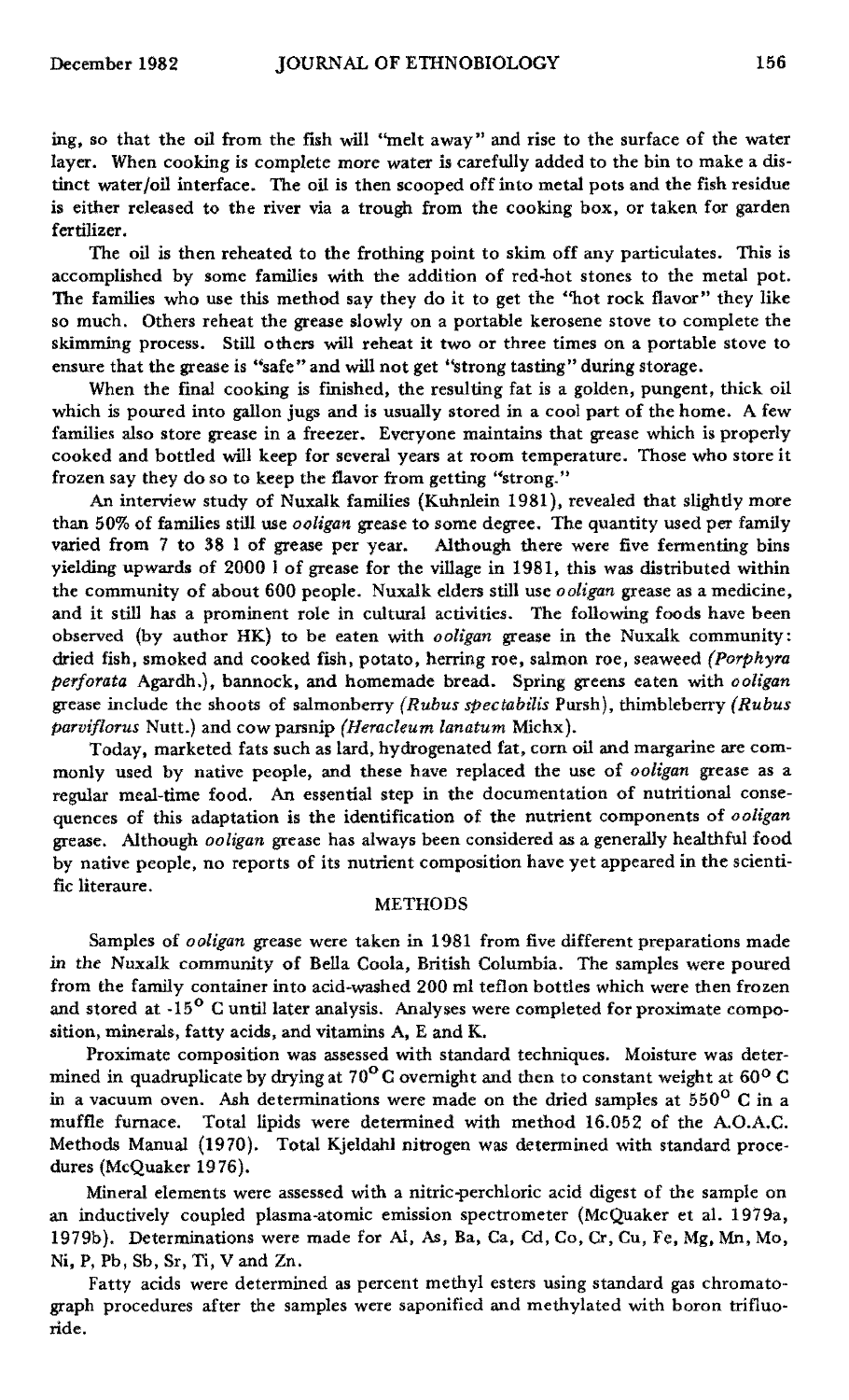157 KUHNLEIN ET AL. Vol. 2, No.2

Vitamin A was assayed fluorimetrically as retinol according to the method of Thompson et al. (1978) using 100 mg of oil, or with high pressure liquid chromatography (HPLC) on a silica column. Vitamin K was determined with HPLC with a  $C^{I\delta}$ reverse phase column (Vydac 201 TP  $0.32 \times 25$  cm) installed in a Spectra-Physics HPLC system (SP 8700 solvent delivery system, SP 8400 UV/vis detector, SP 4100 computing integrator). Vitamin  $K_1$  (Sigma V-3501) was used as the standard. Duplicate analyses within a laboratory were within 10.5% of each other.

Cholesterol was detectable at  $\leq 5$  ng/mg oil using a mobile phase of 1:1 acetonitrileisopropanol and reading at 200 nm.

Vitamin E was measured with HPLC using the method of Thompson and Hatina (1979). A spectrofluorometer set at 290 nm excitation and 330 nm emission was used as a detector.

# RESULTS AND DISCUSSION

The results of analyses of *ooligan* grease for proximate composition, fatty acids, calcium and phosphorus are given in Table 1. As anticipated, the primary energy com·

| Component          | Mean <sup>a</sup> | Range                       |  |  |
|--------------------|-------------------|-----------------------------|--|--|
| Fat, %             | >99               |                             |  |  |
| Moisture, %        | 0.16              | 0.09-0.24                   |  |  |
| Ash, %             | < 0.02            | $0.005 - 0.02$              |  |  |
| N (Kjeldahl), ug/g | 18                | 16-21                       |  |  |
| Ca, ug/g           | 68                | 27-206                      |  |  |
| P, ug/g            | 85                | 70-100                      |  |  |
| Fatty acids        |                   | $--$ % methyl esters $- --$ |  |  |
| 14:0               | 6.4               | $5.7 - 7.2$                 |  |  |
| 14:1               | 0.3               | $0.3 - 0.4$                 |  |  |
| 16:0               | 17.9              | 17.0-18.3                   |  |  |
| 16:1               | 7.1               | $6.3 - 8.0$                 |  |  |
| 18:0               | 4.1               | 3.9-4.4                     |  |  |
| 18:1               | 54.6              | 52.2-57.8                   |  |  |
| 18:2               | 0.8               | $0.7 - 1.0$                 |  |  |
| 18:3               | 0.1               | $0.1 - 0.1$                 |  |  |
| 20:0               | 0:3               | $0.3 - 0.4$                 |  |  |
| 20:1               | 1:2               | $1.2 - 1.2$                 |  |  |
| 20:5 or 22:1       | 1.3               | $1.3 - 1.5$                 |  |  |

TABLE 1. *Composition* of ooligan grease.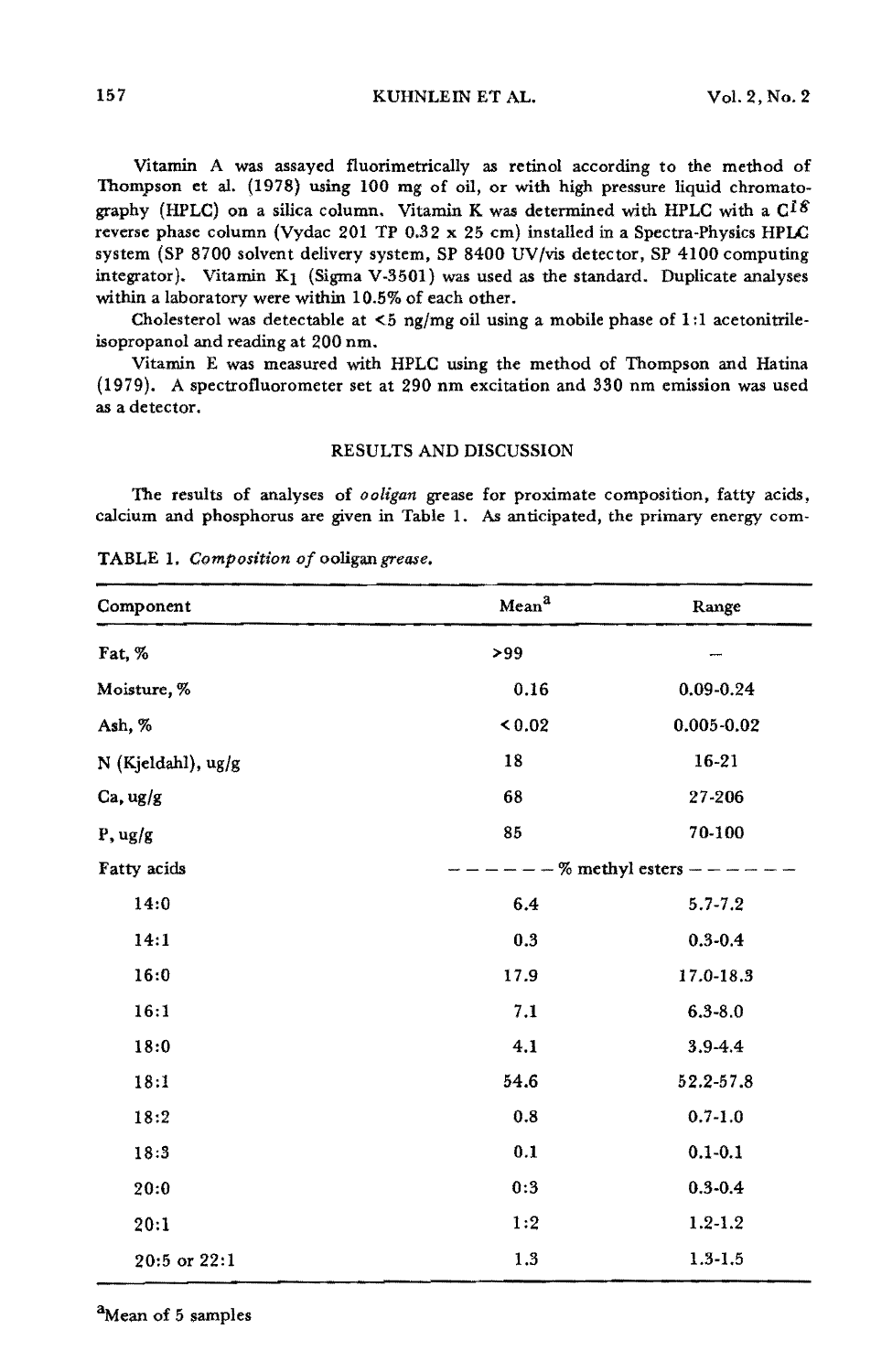ponent was fat with less than 1%, by weight, of the oil being the combined components of moisture, ash, and nitrogen. Extrapolating these small amounts of nitrogen to protein with a factor of 6.25, there was less than 0.01% protein present. Carbohydrate content, determined by difference (the sum of fat, moisture, protein, and ash subtracted from 100) was negligible. Calcium and phosphorus were the major minerals found, although at these levels, (6.8 mg/100 g calcium and 8.5 mg/100 g phosphorus) *ooligan* grease would make a very small contribution to daily dietary needs, even if consumed in large quantities. Of the minerals determined, iron, magnesium and zinc were the only other minerals present. These occurred inconsistently in the samples and in small quantities  $(5-10 \text{ ug/g})$ and also would not have contributed significantly to dietary needs.

Determination of the fatty acid content revealed that the primary fatty acid was monounsaturated oleic acid (18:1). There was a mean content of 54.6% of this fatty acid. The second most prominent was the saturated fat, palmitic acid (16:0), with a mean content of about 18%. There were small amounts of polyunsaturated acids (18:2 and 18:3), so that the ratio of polyunsaturates to saturates was very low. However, the total unsaturated fat content is approximately 65%, which exceeds that of commonly used animal fats, such as butter, lard, beef fat and mutton fat. It is similar in unsaturated fat content to that of poultry fat (Brignoli et al. 1976: Reeves and Weihrauch 1979).

The resolution of the longest chain acids was not complete, so that it was not known whether this small component  $(1.3-1.5\%)$  was eicosapentaenoic acid  $(20.5)$  or the longer chained cetoleic acid (22:1), or a combination of these two. Eicosapentaenoic acid has been identified in diets containing fish oils which are consumed by Greenland Eskimos. The fatty acid, at 2.6% of fatty acids in the total diet, is though to contribute to a low incidence of ischemic heart disease in these people (Bang et al. 1980).

The results of the analysis for three fat-soluble vitamins are given in Table 2. The samples are rich in vitamin A. At the mean level of the samples reported here, it would take less than 50 g  $(2.5-3.5 \text{ tablespoons})$  to provide the adult daily need for vitamin A, which is 800-1000 retinol equivalents, or ug of retinol. It is often thought that the diets of native people are low in vitamin A if they do not consume carotene-rich vegetables

| Sample           | Vitamin A <sup>a</sup> | Vitamin E <sup>b</sup> | Vitamin K <sup>b</sup> |
|------------------|------------------------|------------------------|------------------------|
|                  |                        | $ug/g -$               |                        |
| 1                | 18.0, 18.7             | 232                    | 7.5                    |
| $\boldsymbol{2}$ | 29.2, 26.5             | 279                    | 12.5                   |
| 3                | 18.2, 18.3             | 148                    | 13.5                   |
| $\boldsymbol{4}$ | 16.5, 10.7             | 183                    | 4.0                    |
| 5                | 23.0, 19.5             | 259                    | 11.0                   |
|                  |                        |                        |                        |
| Mean             | 21.0, 18.7             | 220                    | 9.7                    |

TABLE 2. *Three fat-soluble vitamins in* ooligan *grease*

<sup>a</sup>Vitamin A was determined as retinol in two laboratories

<sup>b</sup>Vitamin E was determined as  $a$ -tocopherol and vitamin K as K<sub>1</sub> (see text)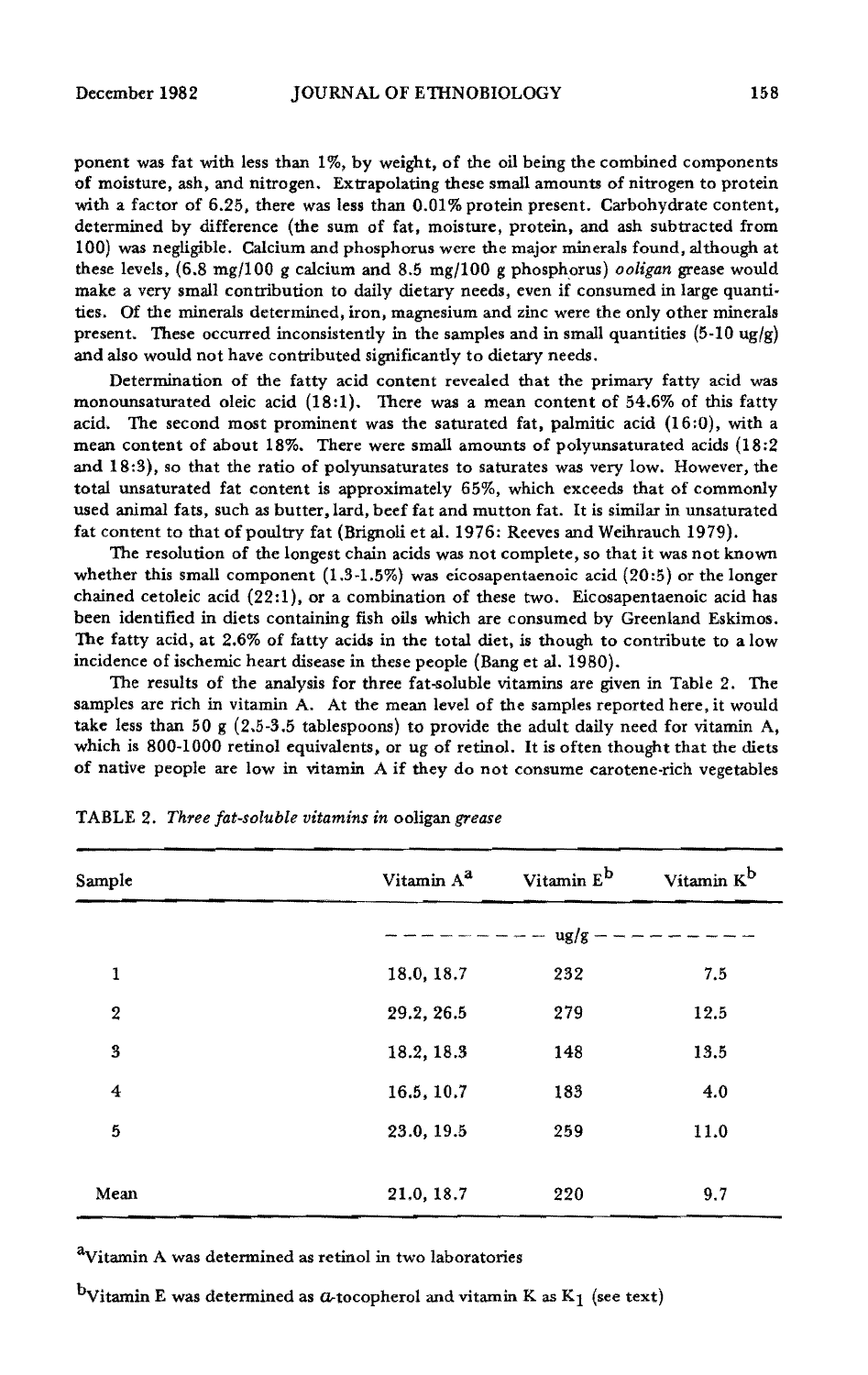and fruits or vitamin A containing fats such as butter or fortified margarine. It is clear from the data presented here that the use of *ooligan* grease as food or medicine, even if irregularly consumed, could provide most of the retinol needed. Since vitamin A is efficiently stored hepatically (Food and Nutrition Board 1980), there is every reason to believe that vitamin A deficiency would be unlikely to occur among people who regularly use *ooligan* grease.

The vitamin E levels found in these samples  $(148-279 \text{ ug/g})$  are considerably higher than those reported for fats from several uncooked finfish (McLaughlin and Weihrauch 1979). Since the entire body of the *ooligan* is used in the preparation process, higher amounts of tocopherol anticipated to be contained in the fish liver and other organs would also contribute to the tocopherol content of the final product.

At a mean level of 22 mg of  $a$ -tocopherol per 100 g of oil, it would take less than  $3$ tablespoons to meet dietary standards for adults. Ethnographic accounts indicate that one cup or more was consumed medicinally or at special ceremonies. Among those families who consume *ooligan* grease in Bella Coola today, it is the usual practice to have a few tablespoons at one meal during the day. Although vitamin E deficiency has been documented in B.C. Indians (Desai and Lee 1974), greater deficiency among inland-residents than coastal residents was reported. Our results indicate use of *ooligan* grease would be protective against vitamin E deficiency.

There is no dietary standard for vitamin K, although it is known that this nutrient is essential for efficient blood coagulation in humans (Food and Nutrition Board 1980). It is thought that most of that needed by humans is synthesized by intestinal bacteria; however, it has also been noted that the average mixed diet supplies 300-500 ug of vitamin K daily, primarily from plant sources (Olson 1973). Therefore, the vitamin  $K_1$ reported here for *ooligan* grease (4-13.5 ugjg) would have a very minor influence on nutritional status for this nutrient. Vitamin K1, phylloquinone, is usually found in plants, but is also stored in the liver of animals who consume plants. The origin of this nutrient in the *ooligans* is probably from sea algae, and it is rendered into the Imal product having been present in the liver of the fish or in intestinal algal residues.

Vitamin D content of these samples of ooligan grease has yet to be confirmed. To date, this vitamin was undetectable in the samples using the method of Thompson et al. (1982).

The composition of *ooligan* oil in comparison to other fats which are commonly used by native people in the Nuxalk community is given in Table 3. The saturated fats of

|                                | ooligan<br>grease | pork<br>lard | corn<br>oil | margarine |
|--------------------------------|-------------------|--------------|-------------|-----------|
|                                |                   |              |             |           |
| Saturated Fat, %               | 32.3              | 39.2         | 12.7        | 13.2      |
| Monounsaturated Fat, %         | 64.5              | 45.1         | 24.2        | 45.8      |
| Polyunsaturated Fat, %         | 0.9               | 11.2         | 58.7        | 18.0      |
| Vitamin A, RE                  | 1,985             |              |             | 993b      |
| Vitamin E as                   |                   |              |             |           |
| <b><i>a</i></b> tocopherol, mg | 22.0              | 1.2          | 14.2        | 12.9      |
| Vitamin K as $K_1$ , mg        | 1.0               |              |             |           |

TABLE *3.-Composition of* ooligan *grease in comparison to other fats (per 100 gya*

 $a$ Values for marketed fats are primarily from Reeves and Weihrauch (1979). <sup>b</sup>from Health and Welfare Canada (1979).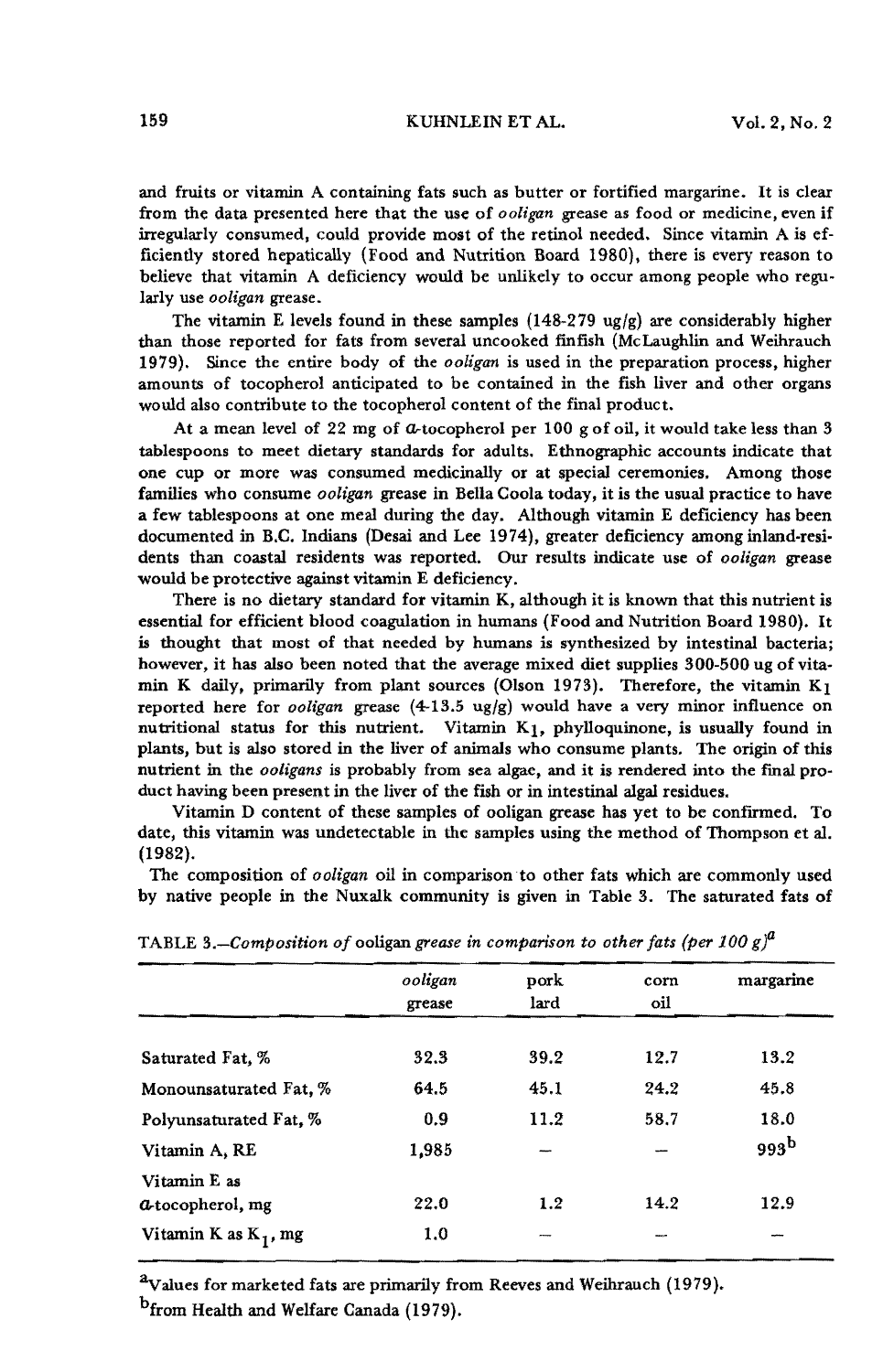*ooligan* oil are similar to lard and higher than that present in corn oil and corn oil margarine. The total unsaturated fat, that is the combined monounsaturated and polyunsaturated fats, of ooligan grease is similar to that of corn oil. There is no doubt about the superiority of *ooligan* grease in providing vitamin  $A$ ,  $E$ , and  $K$  in comparison to the other three fats.

Today native families often use marketed fats such as lard and margarine in food preparation, and it is reasonable to assume that these have replaced ooligan grease as the major dietary fat. This is further implicated by the extent of village *ooligan* grease preparation in comparison to former days. As previously stated, in 1981 there were five ripening fish bins yielding in the vicinity of 500 gallons of oil for use by a community of about 600 people. In 1982, there were four *ooligan* ripening bins on the north bank of the Bella Coola River. In contrast, the contemporary Nuxalk elders recall that it was usual to have eight or ten different family preparations of ooligan grease each spring, and that everyone would use it as a regular food. Unfortunately, percapita consumption cannot be calculated since population records were not kept, and in addition, it is common knowledge that the grease was a favorite trade item to neighboring groups in exchange for other foods or household goods. Nevertheless, it is quite clear that current practice is that only about half of the Nuxalk people use *ooligan* grease today, and that marketed fats are used frequently.

In conclusion, *ooligan* grease is a nutrient-rich food fat that is used less today than it was formerly. It continues to be obtained with ingenious low-cost native technology from local resources. Although the labor required for fish harvesting and grease preparation is considerable, this food has been the object of much cultural activity and is still highly appreciated by many native people of Coastal British Columbia.

# ACKNOWLEDGMENTS

We would like to thank the Nuxalk families who prepared the ooligan grease and who kindly provided samples for this study; the Siwallace family, the Hans family, the Saunders family, the King family, the Moody family and the Nelson family.

The following people have graciously shared information on ooligan grease, and some have assisted with preparation of this manuscript: Margaret Siwallace, Felicity Walkus, Sandy Moody, Edward Moody, Willie Hans, Sarah Saunders, Alice Tallio, Elsie Jacobs, Katie Nelson, Rose Hans, Eliza Saun· ders, Andy Siwallace, Clayton Mack and Lillian Siwallace. Appreciation is also cordially extended to Dr. Nancy Turner for discussion of the manuscript.

Our gratitude is also extended for technical assistance to Althea Townsend and Linda Jung of the Department of Food Science and to Anthea Kermelly of the Division of Human Nutrition, University of British Columbia.

The research was partially funded by support to Harriet Kuhnlein from the Natural Science and Engineering Research Council of Canada (A-7148).

# LITERATURE CITED

- ASSOCIATION OF OFFICIAL ANALYTICAL CHEMISTS. 1970. Official Methods of Analysis. 11th ed. Washington, D.C.
- BANG, H.O., DYERBERG, J., and H.M. SIN· CLAIR. 1980. The composition of the Eskimo food in North Western Greenland. Amer. J. Clin. Nutr. 33:2657-2661.
- BARNETT, H.G. 1955. The Coast Salish of British Columbia. Univ. Oregon Press, Eugene.
- BOAS, F. 1916. Tsimshian mythology. Bureau Amer. Ethn. Armu. Rep. 1909·10. U.s. Government Printing Office.
- BRIGNOLI, C.A. KINSELLA, J.E. and J.L. WEIRAUCH. 1976. Comprehensive evaluation of fatty acids in foods. V. Unhydrogenated fats and oils, J. Amer. Dietet. Assoc. 68:224·229.
- CURTIS, E.S. 1915. The North American Indian. Vol. 10. Johnson Reprint Corp., New York. (Reprinted 1970).
- DESAI, I.D. and M. LEE. 1974. Vitamin E status of Indians of Western Canada. Can. J. of Public Health. 65(3):191-196.

*DRl)CKER, P.* 1951. *The* Northern and Cen-